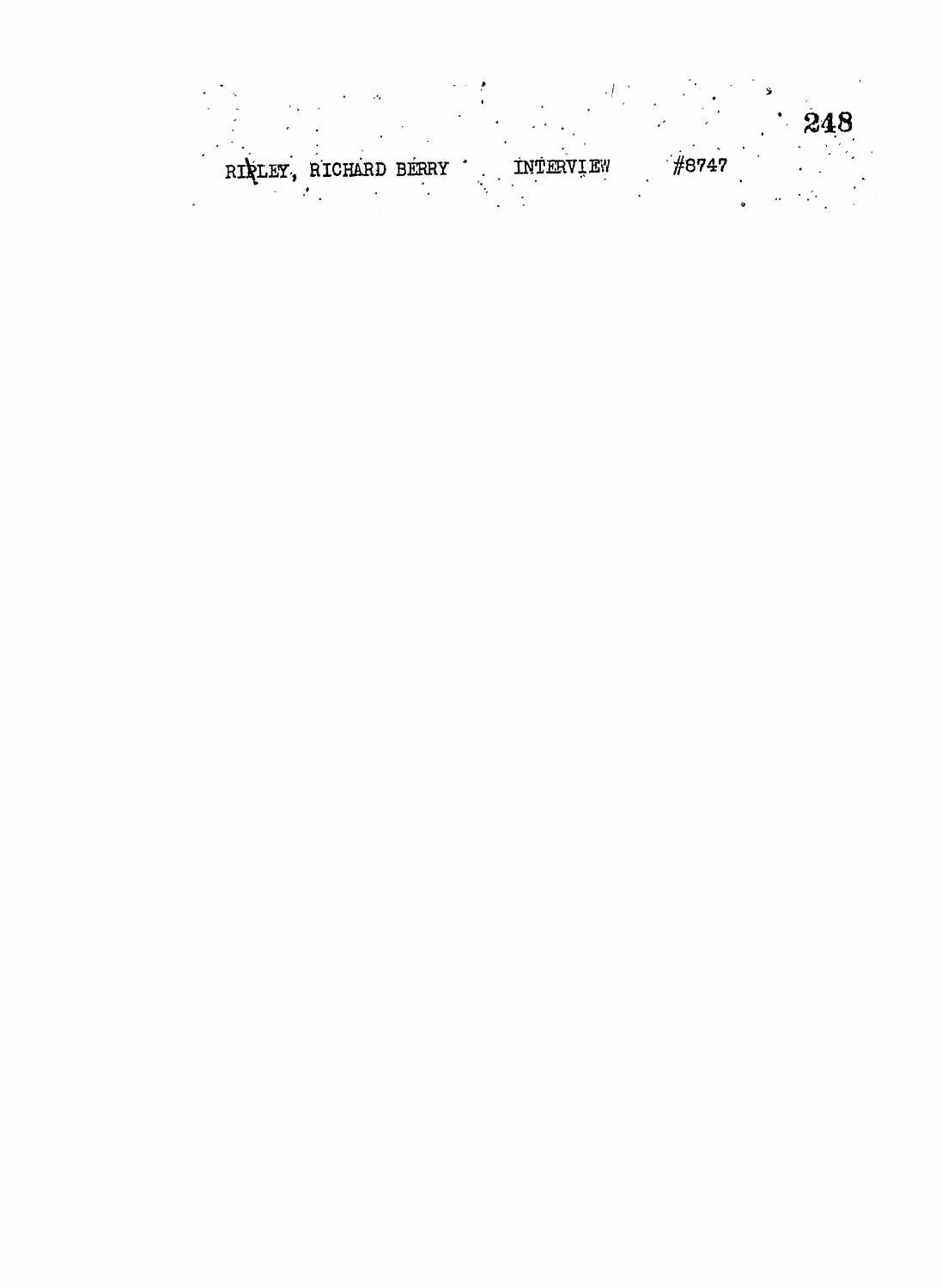|                |                                                              |                                                                                | RIFLEY, RICHARD BERRY. THERVIEW. |                            | 8747.     |      |
|----------------|--------------------------------------------------------------|--------------------------------------------------------------------------------|----------------------------------|----------------------------|-----------|------|
|                |                                                              |                                                                                |                                  | $F\gamma$ rm $A-(S-149)$ . |           | -249 |
|                |                                                              | $\mathbb{R}^n$ , $\mathbf{B}$ רי, $\mathbf{y}$ אל, $\mathbf{y}$ , $\mathbf{B}$ |                                  |                            |           |      |
|                |                                                              | INGE PROGRESS UNCE STRATION<br>Indian-Pioneor Tistory Project for Cklahoma     |                                  |                            |           |      |
|                |                                                              |                                                                                |                                  |                            |           |      |
|                |                                                              |                                                                                |                                  |                            |           |      |
|                | Field Worker's name __ mlizabeth  Duncan                     |                                                                                |                                  |                            |           |      |
|                | This report made on (date) September 16, 1937.               |                                                                                |                                  |                            |           |      |
|                |                                                              |                                                                                |                                  |                            |           |      |
|                | 1. Yard ______ Richard serry Riley                           |                                                                                |                                  | $^{\prime}$ $\mathbf{y}$ . |           |      |
|                | 2. F st ffice Address _: 216 W. Cherokee, medford, Cklahoma. |                                                                                |                                  |                            |           |      |
|                |                                                              |                                                                                |                                  |                            |           |      |
| 3 <sub>1</sub> |                                                              |                                                                                |                                  |                            |           |      |
|                |                                                              | Residence address (or location) 2B. W. Main St. Medford, Okla-                 |                                  |                            | homa.     |      |
| $4.$           | DATE FURTH: Onth April Day 12 Year 1861                      |                                                                                |                                  |                            |           |      |
| 5.             | Flace of the Springfield, sissouri.                          |                                                                                |                                  |                            |           |      |
|                |                                                              |                                                                                |                                  |                            |           |      |
|                | Mame of Fader Thomas miles Riley Plase of birth Hagartown,   |                                                                                |                                  |                            |           |      |
|                | other,                                                       | The charge of the Plasterer.                                                   |                                  |                            | Maryland. |      |
|                | 7. Make of ther mlie Srumfield Place of birth Kentucky       |                                                                                |                                  |                            |           |      |
|                | other information about mother Housewife.                    |                                                                                |                                  |                            |           |      |
|                |                                                              |                                                                                |                                  |                            |           |      |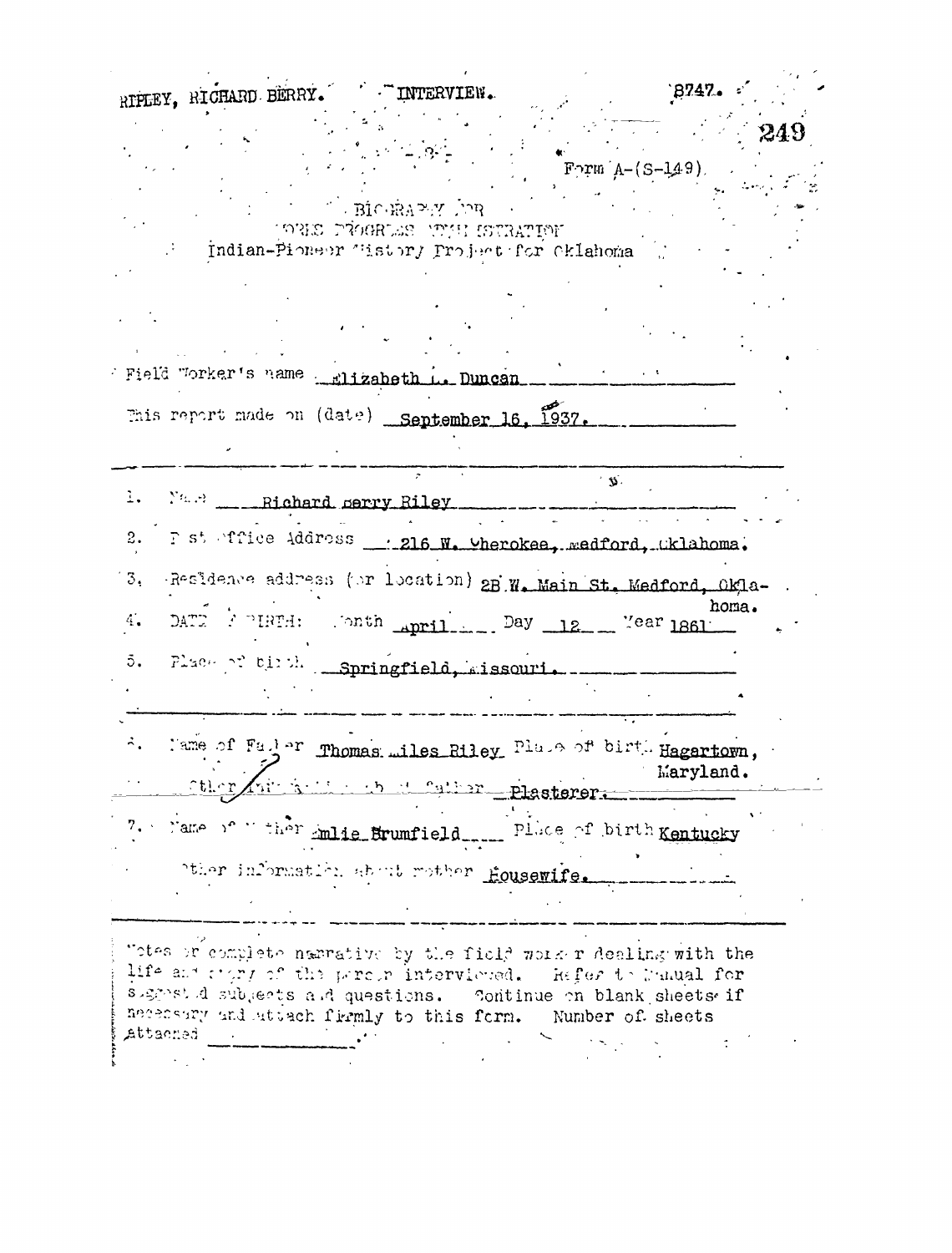RILEY, RICHARD BERRY. INTERVIEW

JOURNALIST, ELIZABETH'L. DUNCAN Indian-Pioneer History 3-149.  $5$ eptember 16,1937.

 $\cdots$  . If  $\cdots$  is a set of  $\cdots$  if  $\cdots$  if  $\cdots$  . If  $\cdots$  if  $\cdots$  if  $\cdots$  if  $\cdots$  if  $\cdots$  . If  $\cdots$  if  $\cdots$  if  $\cdots$  if  $\cdots$  if  $\cdots$  if  $\cdots$  if  $\cdots$  if  $\cdots$  if  $\cdots$  if  $\cdots$  if  $\cdots$  if  $\cdots$  if  $\cdots$  if

INTERVIEW WITH RICHARD BERRY RILEY Medford, Oklahoma.

Richard Berry Riley was born at Springfield, \* Missouri, in 1861.

Missouri, in 1861. In 1885, Richard with his father, Thomas Riley In Id85, Richard with his father, Thomas Hiley came down into Old Oklahoma. Richard accompanied came for old Oklahoma. . Richard accompanied accompanied accompanied accompanied accompanied accompanied accompanied accompanied accompanied accompanied accompanied accompanied accompanied accompanied accompanied accompani his father to help with the plastering and building his father to help with\* the plastering and building at this time. There was quite a bit of uneasiness at this time  $T$  this time  $T$  this time  $T$  time  $T$  of uneasiness  $\mathcal{A}$  bit of uneasiness  $\mathcal{A}$ among the cattlemen as Payne had been down here previously trying to form companies of people, but David Payne had died'before he saw.the opening of the land for homesteading.

At the same time the Covernment was turning all of the "would be' settlers" back and telling them that this was to be Indian land and telling all cattlemen to get out, too. At first cattlemen figured they were just issuing that statement to keep the settlers out, but they soon found out the to be a set of the continuous continuous continuous continuous continuous continuous continuous continuous co Government meant business. The Government also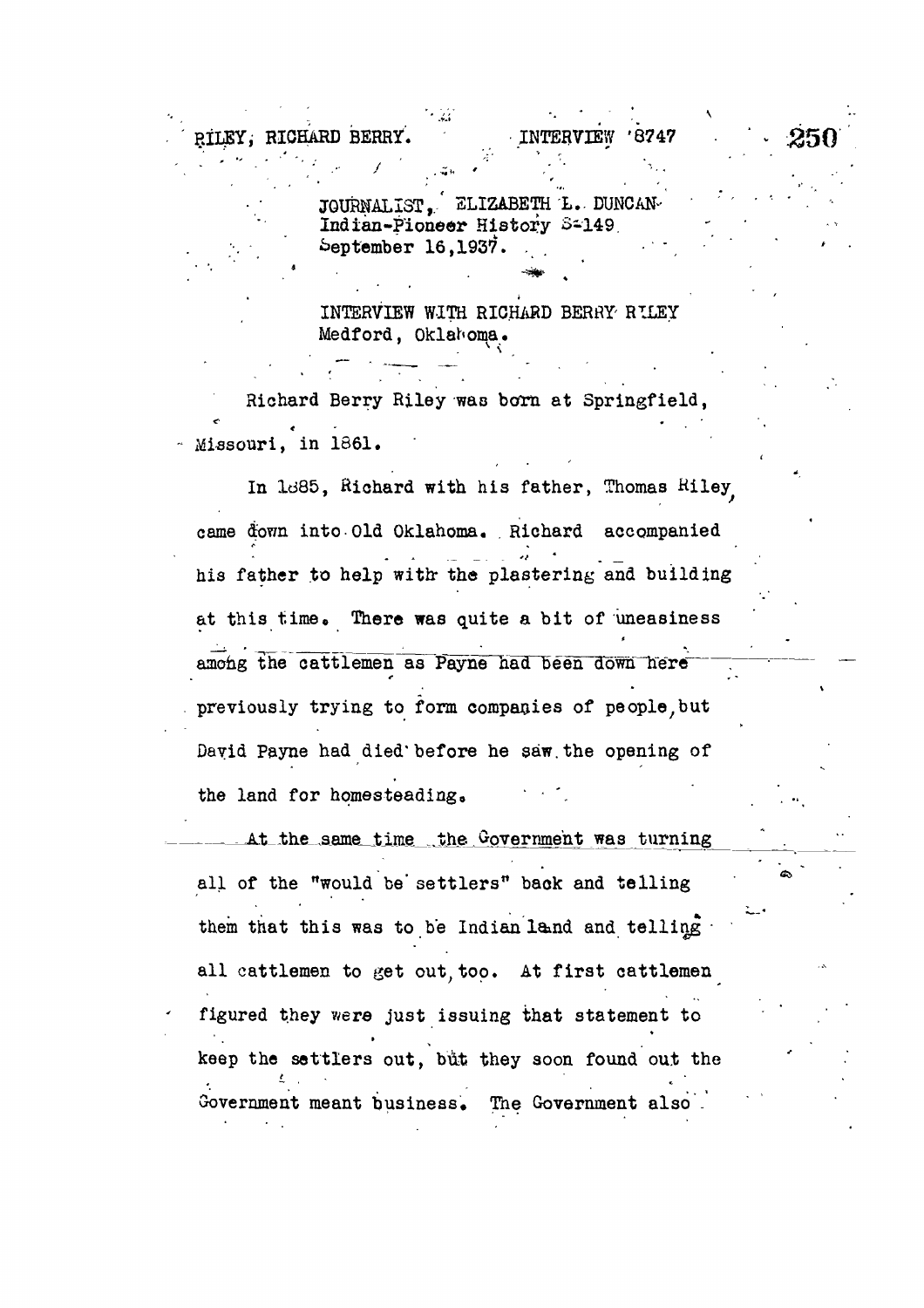RILEY, RICHARD BERRY. INTERVIEW. 8747

251

腔

asked all workers to leave as the Indians were getting pretty well stirred up about the cattlemen, so Thomas Riley and son left, going back to > "<sup>r</sup> , y **ivansas to work. •**

**<sup>2</sup> .**

In 1888 a bill was put before Congress to open that land for homesteading.' It was a fierce fight, but it was declared that they would open the land up for homesteading on March 23rd, 1889.

It did not open until April 22nd, 1889.

Thomas Riley and son thought they would make the run, so they came down to the line with thousands of other people. There were people who came down to make the run who had come down with Payne. run was really a sight; there were people on foot as-well.as on horseback or in buggies. Mr. Riley did not get a homestead but they stayed a while looking around to see if they could find a place; but  $\bigcirc$  of they returned to kansas where they lived and started out doing plastering.

they lived and started out doing .plastering. \*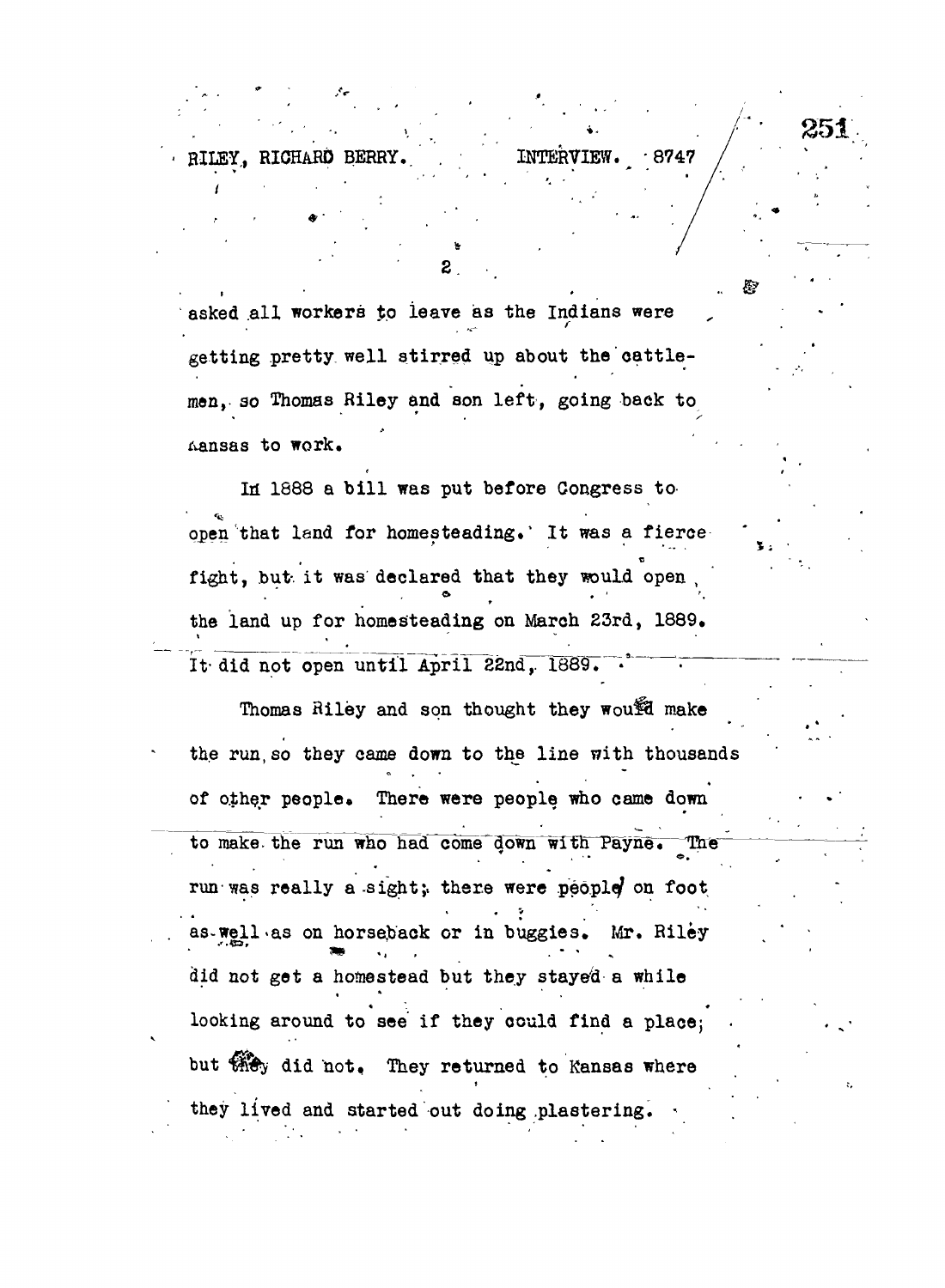Plaster work was beginning to become pretty Plaster work was beginning to become pretty scarce, so they headed back down in to 01d Oklahoma scarce,, so they headed back down in to. Old Oklahoma proper and the Cherokee'Strip« In Old Oklahoma " there was quite a bit, of building, so they had there was quite a..'bit $\mathcal{A} = \{ \mathcal{A} \mid \mathcal{A} \in \mathcal{A} \mid \mathcal{A} \neq \emptyset \}$ plenty of work. They made many friends among the  $p$  is a model many friends and many friends and  $\alpha$  experiments and  $\alpha$  experiments among  $\alpha$ Indians. The Indians called Thomas Riley "white Indians called The Indians called Thomas Riley  $\mathcal{L}$ mud dauber."

 $\cdot$  .  $\cdot$   $\cdot$ 

RILEY, RICHARD BERRY. \ \ .INTERVIEW

 $\bullet$  •  $\bullet$   $\bullet$ 

mud dauber. Die erste der Stadt dauber der Stadt der Stadt der Stadt der Stadt der Stadt der Stadt der Stadt d<br>"Stadt der Stadt der Stadt der Stadt der Stadt der Stadt der Stadt der Stadt der Stadt der Stadt der Stadt der In May of 1890 Thomas and son, Richard went In May of, 1890 Thomas and'son,. Richard-urent back to Dodge City, Aansas and moved the family.  $\mathbf{v}_1$ , Kansas, and Moved the family, Kansas,and moved the family, Kansas,and moved the family,  $\mathbf{v}_2$ to Hutchinson and then they went back down in to" to Hutchinson and then they went back down-in to Oklahoma and into Texas and worked and then they Oklahoma and into Texas\* and worked and then they heard the Cherokes Strip was to be opened for  $\rightarrow$ heard the Cheroker Strip was to be opened for the Cheroker Strip was to be opened for  $\mathcal{S}$ homesteading. They went back to Hutchinson to to Hutchinson to Hutchinson to Hutchinson to Hutchinson to Hutchinson to Hutchinson to Hutchinson to Hutchinson prepare to, come down to make the run.

On September 14, 1893, Mr. Thomas Riley and sons, Richard and . John came down to Manchester which was then known as Cameron. The people who gathered to make the run were from all walks of life. Some miners, farmers, business men;a rough class of people for everybody was for himself.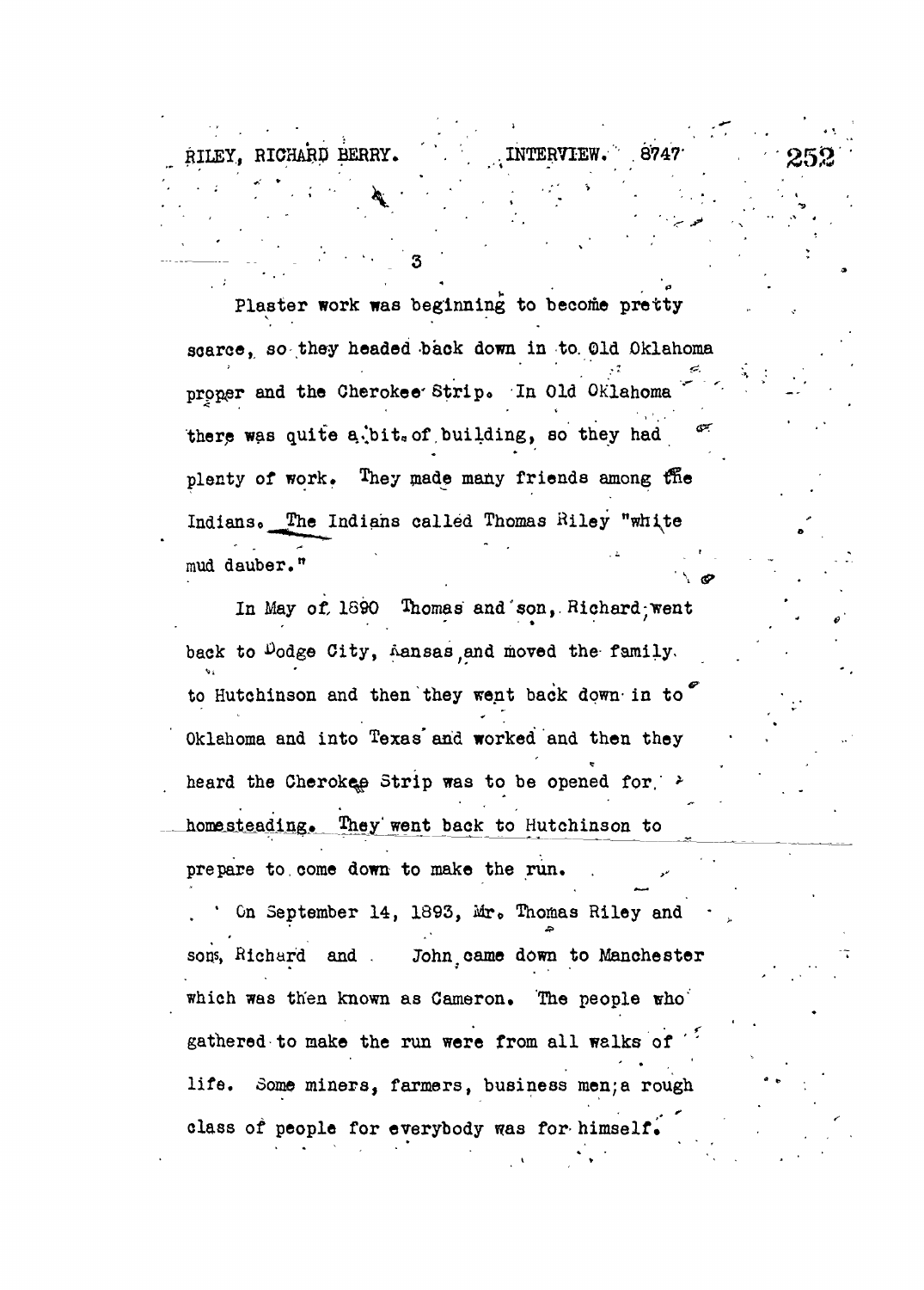On September 15, 1893, Thomas Riley and sons. stood in line waiting to register from four o'clock until twelve o'clock. The line was movin woo slowly that Biohard thought he would go got something to eat. While he was eating, he was drinking beer and on his way back to the line he stopped at the Bar to get some whiskey to drink. This made him feel pretty important,' so he went on out to the line, made them stand back, and got to.register sooner than .they would have if he had just stood in line waiting. It was two o'clock when they registered.

RILEY, RICHARD BERRY. 1NTERVI

^On September 16, 1893, at twelve o'clock noon, the signals were given. Mr. Thomas Riley and sons made the run in a spring wagon. They had a ten-gal-Ion keg of water, feed for the horses, a walking plow, also enough bedding and food' to last for some time.

On, the way down they saw quite a number of horses which had been killed in the run. Most of the riders would stop right where the horse dropped and stake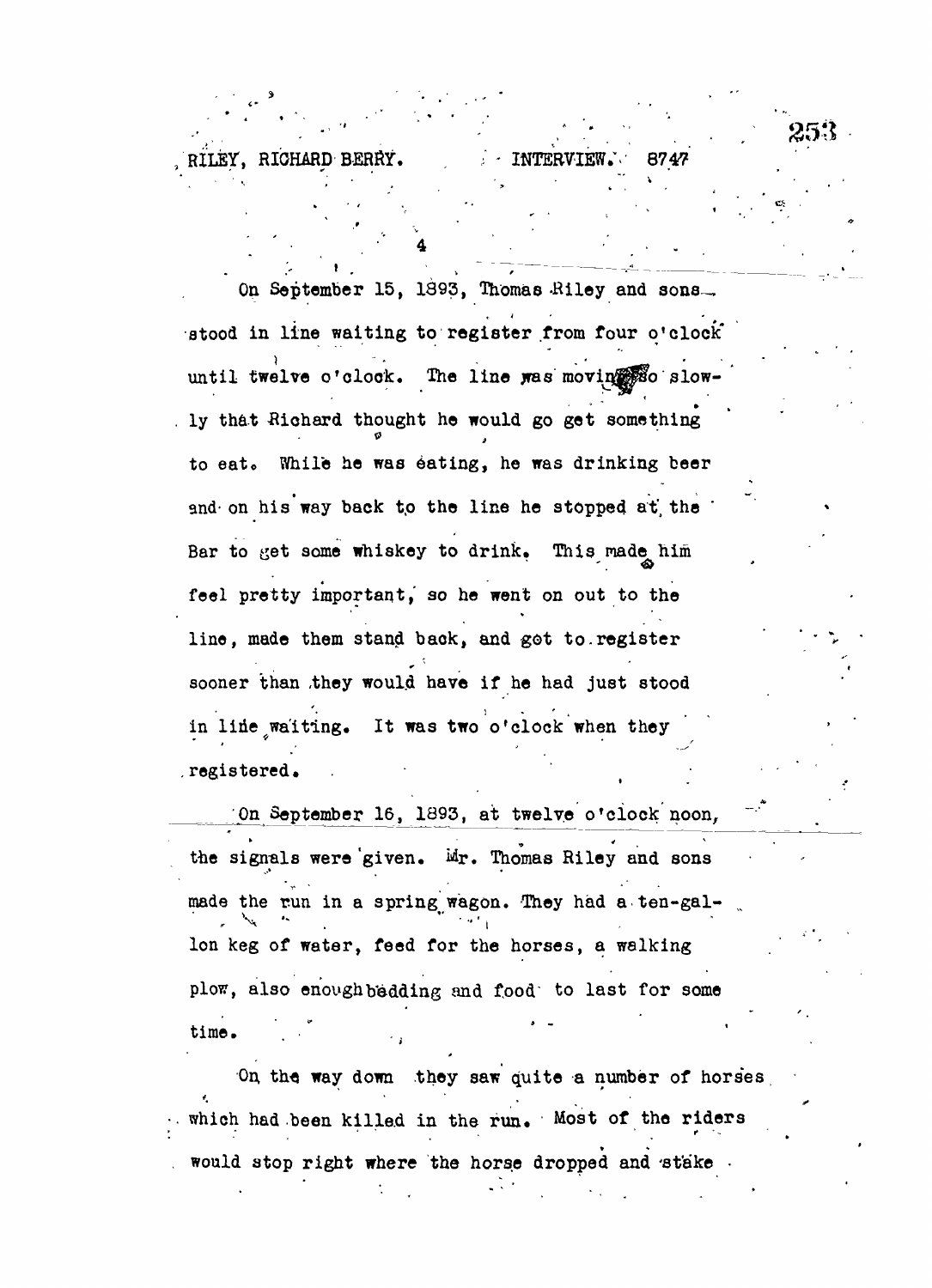homesteads. Some would take the saddle from the horse and walk on.

RILEY, RICHARD &BBBK..'.' • • INTERVIEW, '8747

Mr. Riley and his sons went on down to Pond Creek and camped all night as they did not find a place to homestead. Sunday morning they came back up in here and took homesteads, Richard the northeast quarter 24-27-7. Mr. Riley took the northeast quarter  $\frac{1}{2}$ -7-7. Mr. Riley took and  $\frac{1}{2}$ 

the northwest quarter  $\frac{1}{2}$   $\frac{1}{2}$   $\frac{1}{2}$   $\frac{1}{2}$   $\frac{1}{2}$   $\frac{1}{2}$   $\frac{1}{2}$   $\frac{1}{2}$   $\frac{1}{2}$   $\frac{1}{2}$   $\frac{1}{2}$   $\frac{1}{2}$   $\frac{1}{2}$   $\frac{1}{2}$   $\frac{1}{2}$   $\frac{1}{2}$   $\frac{1}{2}$   $\frac{1}{2}$   $\frac{1}{2}$   $\frac{1}{2}$ Srother John took  $SW_A$  24-27-7;160 acres in each farm. That day when they staked, they plowed  $\mathcal{T}_{\text{max}}$  when they plowed, they plowed, they plowed, they plowed, they plowed, they plowed, they plowed, they plowed, they plowed, they plowed, they plowed, they plowed, they plowed, they plowed, they plowed, they plo

twice around the farms of the farms. The farms  $\mathcal{L}_{\mathcal{A}}$ Government Springs to file. This filing usually  $\label{eq:1} S_{\rm eff}^{\rm eff} = \frac{1}{2} \left( \frac{1}{\sqrt{2}} \left( \frac{1}{\sqrt{2}} \right)^2 + \frac{1}{2} \left( \frac{1}{\sqrt{2}} \right)^2 \right) \left( \frac{1}{\sqrt{2}} \right)^2.$ took at least two months.. So Mr. Riley went back  $u_{\rm B}$ up to Kansas and stayed until December then re- $\sim$ had already been passed and he had to stay for seven weeks before he could file. He also worked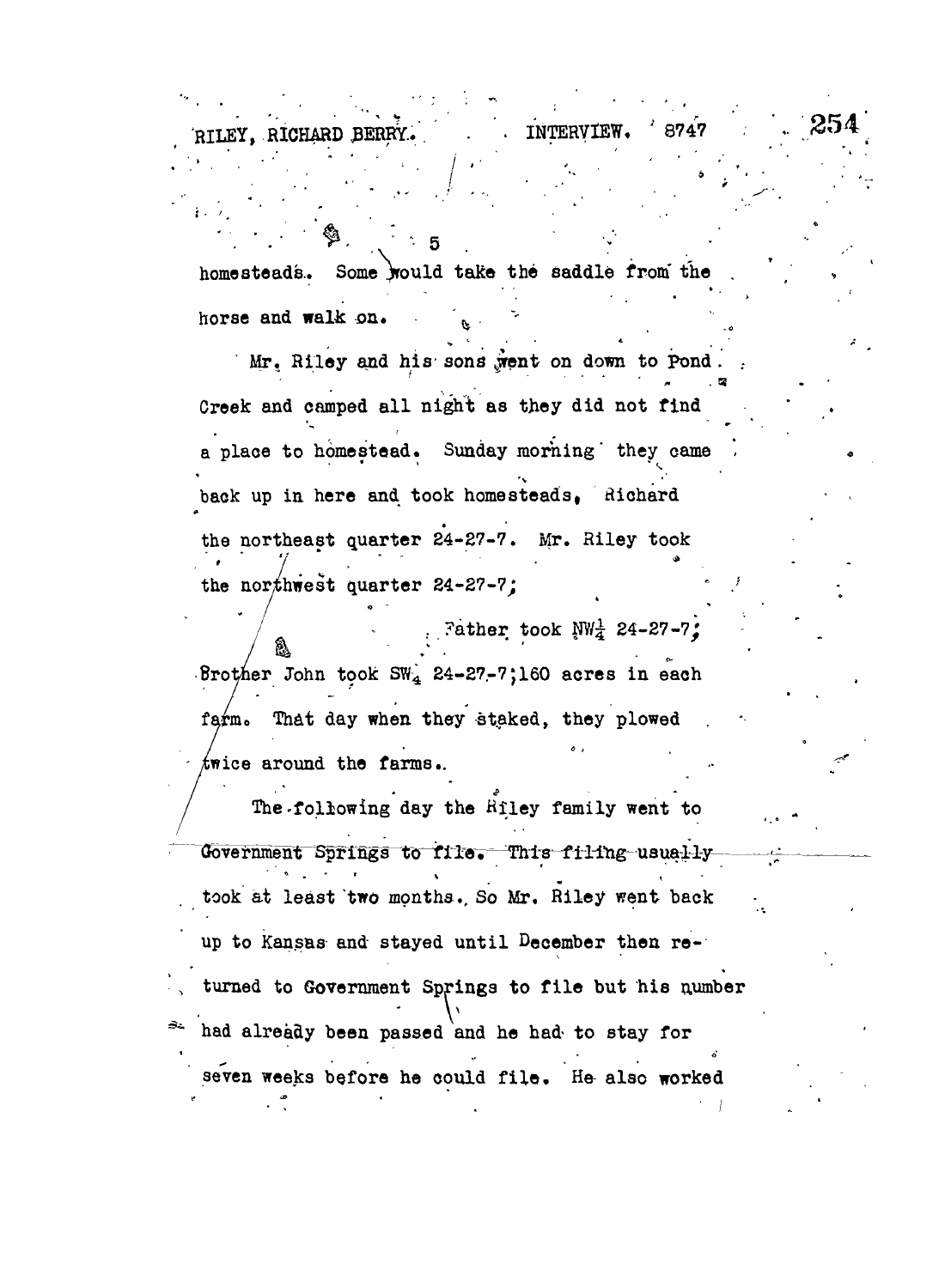three or four days out of the week. After Richard had filed he then went back to the homestead and built a frame shack twelve by fourteen feet. It. was not plastered or boxed inside.

INTERVIEW.

RILEY. RICHARD BERRY.

255

Richard came back and forth so as to keep. things up, bringing down with him the horses and cattle.

In April the family came down from Hutchinson to the homestead. They had very little household : furniture. The cookstove was very old and it would not heat; they had to patch it up to hold together. That gpring they broke out some sod and during the Summer built a makeshift shed for the horses and cows. That Fall they dug a cave half down into the ground, half on top of the ground; it was built out of sod. They moved into the sod house and that Fall Richard began to dig wells for water. After digging six wells, that were dry, the seventh one had water but it was not very good.

After digging the wells Richard broke out more sod and in the Sepring of 1895 he put out corn and